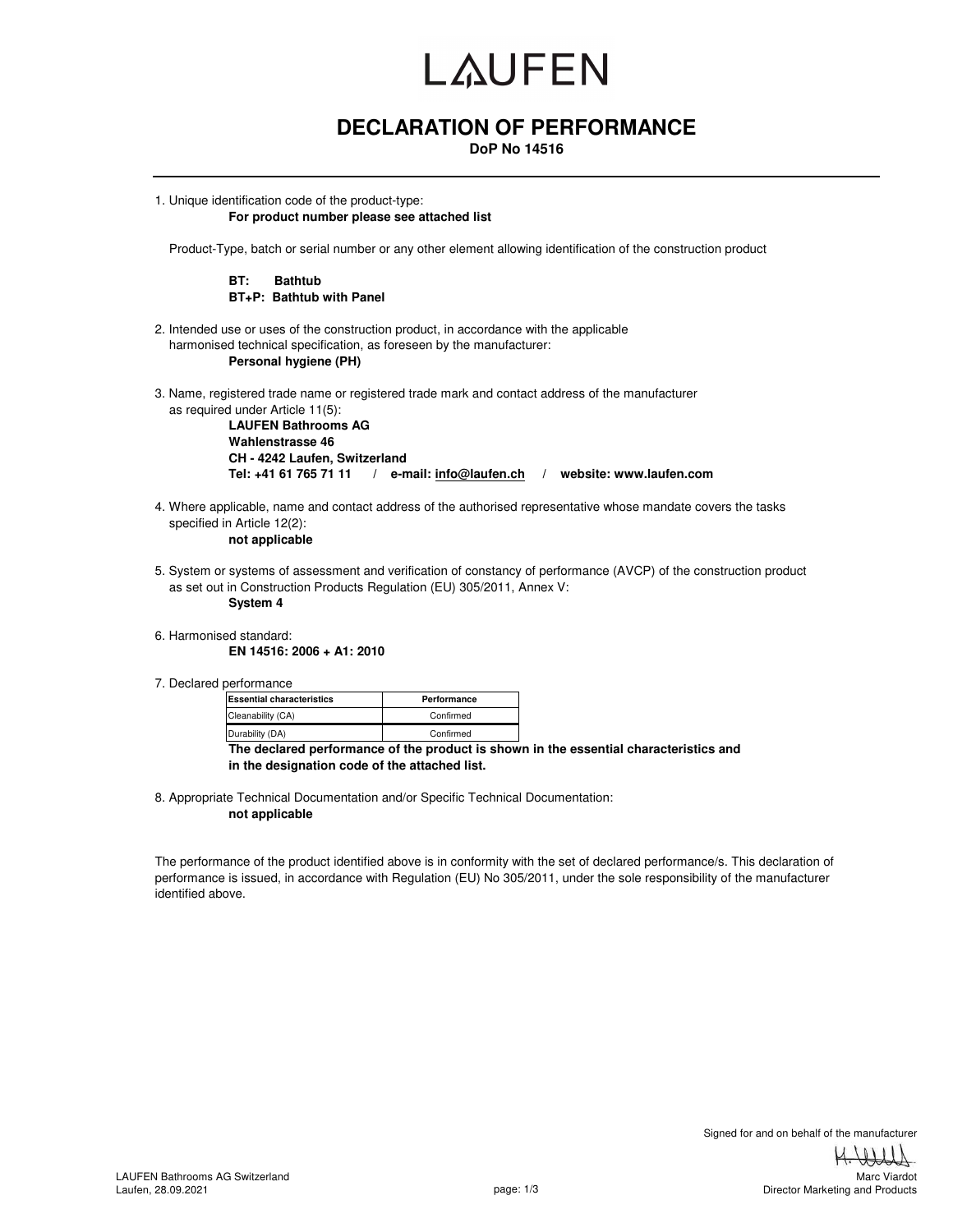### LAUFEN

### **DECLARATION OF PERFORMANCE**

 **DoP no 14516**

| Product No.                      | Name                              | <b>Product type</b> | <b>Material</b>            | <b>Designation code</b>                      | <b>Essential</b><br>characteristics |
|----------------------------------|-----------------------------------|---------------------|----------------------------|----------------------------------------------|-------------------------------------|
| H2203470000001                   | Sonar                             | ВΤ                  | Sentec                     | $EN$ 14516 - CL1 + CL2                       | CA - DA                             |
| H2208520000001                   | The New Classic                   | <b>BT</b>           | Marbond                    | EN 14516 - CL1 + CL2                         | CA - DA                             |
| H220950###0401                   | laufen pro                        | <b>BT</b>           | Steel                      | EN 14516 - CL1 + CL2                         | CA - DA                             |
| H220953###0401                   | laufen pro                        | ВT                  | Steel                      | EN 14516 - CL1 + CL2                         | CA - DA                             |
| H221950###0401                   | aufen pro                         | <b>BT</b>           | Steel                      | EN 14516 - CL1 + CL2                         | CA - DA                             |
| H221953###0401                   | aufen pro                         | ВT                  | Steel                      | EN 14516 - CL1 + CL2                         | CA - DA                             |
| H2223320006161                   | Kartell by Laufen                 | $BT + P$            | solid surface              | EN 14516 - CL1 + CL2                         | CA - DA                             |
| H222500###0001                   | aufensolutions                    | BT                  | <b>PMMA</b>                | EN 14516 - CL1 + CL2                         | CA - DA                             |
| H222501###0001                   | laufensolutions                   | ВT                  | <b>PMMA</b>                | EN 14516 - CL1 + CL2                         | CA - DA                             |
| H222505###0001                   | aufensolutions                    | $BT + P$            | PMMA                       | EN 14516 - CL1 + CL2                         | CA - DA                             |
| H222506###0001                   | aufensolutions                    | $BT + P$            | PMMA                       | EN 14516 - CL1 + CL2                         | CA - DA                             |
| H222510###0001                   | laufensolutions                   | <b>BT</b>           | <b>PMMA</b>                | EN 14516 - CL1 + CL2                         | CA - DA                             |
| H222511###0001                   | laufensolutions                   | BT                  | <b>PMMA</b>                | EN 14516 - CL1 + CL2                         | CA - DA                             |
| H222512###0001                   | laufensolutions                   | $BT + P$            | <b>PMMA</b>                | EN 14516 - CL1 + CL2                         | CA - DA<br>$CA - DA$                |
| H222950###0401<br>H222953###0401 | aufen pro<br>aufen pro            | ВT<br>ВT            | Steel<br>Steel             | EN 14516 - CL1 + CL2                         | CA - DA                             |
| H2233310006161                   | Kartell by Laufen                 | <b>BT</b>           | solid surface              | EN 14516 - CL1 + CL2<br>EN 14516 - CL1 + CL2 | CA - DA                             |
| H2233320006161                   | <b>Kartell by Laufen</b>          | $BT + P$            | solid surface              | EN 14516 - CL1 + CL2                         | CA - DA                             |
| H2233350006161                   | Kartell by Laufen                 | $BT + P$            | solid surface              | EN 14516 - CL1 + CL2                         | CA - DA                             |
| H223500###0001                   | aufensolutions                    | ВT                  | <b>PMMA</b>                | EN 14516 - CL1 + CL2                         | CA - DA                             |
| H223501###0001                   | aufensolutions                    | ВT                  | <b>PMMA</b>                | EN 14516 - CL1 + CL2                         | CA - DA                             |
| H223505###0001                   | laufensolutions                   | $BT + P$            | <b>PMMA</b>                | EN 14516 - CL1 + CL2                         | CA - DA                             |
| H223506###0001                   | aufensolutions                    | $BT + P$            | <b>PMMA</b>                | EN 14516 - CL1 + CL2                         | CA - DA                             |
| H223510###0001                   | laufensolutions                   | <b>BT</b>           | <b>PMMA</b>                | EN 14516 - CL1 + CL2                         | CA - DA                             |
| H223511###0001                   | aufensolutions                    | ВT                  | <b>PMMA</b>                | EN 14516 - CL1 + CL2                         | CA - DA                             |
| H223520###0001                   | aufensolutions                    | ВT                  | <b>PMMA</b>                | EN 14516 - CL1 + CL2                         | CA - DA                             |
| H223521###0001                   | laufensolutions                   | BT                  | <b>PMMA</b>                | EN 14516 - CL1 + CL2                         | CA - DA                             |
| H223950###0401                   | aufenpro                          | <b>BT</b>           | Steel                      | EN 14516 - CL1 + CL2                         | CA - DA                             |
| H223952###0401                   | laufenpro                         | ВT                  | Steel                      | EN 14516 - CL1 + CL2                         | CA - DA                             |
| H223953###0401                   | aufenpro                          | ВT                  | Steel                      | EN 14516 - CL1 + CL2                         | CA - DA                             |
| H2243310006161                   | Kartell by Laufen                 | ВT                  | solid surface              | EN 14516 - CL1 + CL2                         | CA - DA                             |
| H2243320006161                   | Kartell by Laufen                 | $BT + P$            | solid surface              | EN 14516 - CL1 + CL2                         | CA - DA                             |
| H2243360006161                   | Kartell by Laufen                 | $BT + P$            | solid surface              | EN 14516 - CL1 + CL2                         | CA - DA                             |
| H224500###0001                   | laufensolutions                   | <b>BT</b>           | <b>PMMA</b>                | EN 14516 - CL1 + CL2                         | CA - DA                             |
| H224501###0001                   | aufensolutions                    | BT                  | PMMA                       | EN 14516 - CL1 + CL2                         | $CA - DA$                           |
| H224505###0001                   | aufensolutions                    | $BT + P$            | <b>PMMA</b>                | EN 14516 - CL1 + CL2                         | CA - DA                             |
| H224506###0001                   | laufensolutions                   | $BT + P$            | <b>PMMA</b>                | EN 14516 - CL1 + CL2<br>EN 14516 - CL1 + CL2 | CA - DA                             |
| H224510###0001<br>H224511###0001 | aufensolutions<br>laufensolutions | BT<br>ВT            | <b>PMMA</b><br><b>PMMA</b> | EN 14516 - CL1 + CL2                         | CA - DA<br>CA - DA                  |
| H224512###0001                   | aufensolutions                    | BT                  | PMMA                       | EN 14516 - CL1 + CL2                         | CA - DA                             |
| H224950###0401                   | aufenpro                          | ВT                  | Steel                      | EN 14516 - CL1 + CL2                         | CA - DA                             |
| H224952###0401                   | laufenpro                         | BT                  | Steel                      | EN 14516 - CL1 + CL2                         | CA - DA                             |
| H224953###0401                   | laufenpro                         | BT                  | Steel                      | EN 14516 - CL1 + CL2                         | CA - DA                             |
| H225060###0401                   | modernaplus                       | ВT                  | Steel                      | EN 14516 - CL1 + CL2                         | CA - DA                             |
| H225060###0411                   | modernaplus                       | <b>BT</b>           | Steel                      | EN 14516 - CL1 + CL2                         | CA - DA                             |
| H225070###0401                   | modernaplus                       | ВT                  | Steel                      | EN 14516 - CL1 + CL2                         | CA - DA                             |
| H225070###0411                   | modernaplus                       | BT                  | Steel                      | EN 14516 - CL1 + CL2                         | CA - DA                             |
| H225080###0401                   | thalliumoval                      | BT                  | Steel                      | EN 14516 - CL1 + CL2                         | CA - DA                             |
| H225083###0001                   | thalliumoval                      | ВT                  | Steel                      | EN 14516 - CL1 + CL2                         | CA - DA                             |
| H225083###0401                   | thalliumoval                      | BT                  | Steel                      | EN 14516 - CL1 + CL2                         | CA - DA                             |
| H225083###0411                   | thalliumoval                      | ВT                  | Steel                      | EN 14516 - CL1 + CL2                         | CA - DA                             |
| H225090###0401                   | thallium                          | BT                  | Steel                      | EN 14516 - CL1 + CL2                         | CA - DA                             |
| H225093###0001                   | thallium                          | BT                  | Steel                      | EN 14516 - CL1 + CL2                         | CA - DA                             |
| H225093###0401                   | thallium                          | ВT                  | Steel                      | EN 14516 - CL1 + CL2                         | CA - DA                             |
| H225100###0401                   | palladium                         | <b>BT</b><br>ВT     | Steel<br>Steel             | EN 14516 - CL1 + CL2                         | CA - DA<br>CA - DA                  |
| H225100###0411<br>H225103###0401 | palladium<br>palladium            | BT                  | Steel                      | EN 14516 - CL1 + CL2<br>EN 14516 - CL1 + CL2 | CA - DA                             |
| H225110###0401                   | palladium                         | BT                  | Steel                      | EN 14516 - CL1 + CL2                         | CA - DA                             |
| H225110###0411                   | palladium                         | ВT                  | Steel                      | EN 14516 - CL1 + CL2                         | CA - DA                             |
| H225112###0301                   | palladium                         | BT                  | Steel                      | EN 14516 - CL1 + CL2                         | CA - DA                             |
| H225112###0441                   | palladium                         | ВT                  | Steel                      | EN 14516 - CL1 + CL2                         | CA - DA                             |
| H225113###0401                   | palladium                         | <b>BT</b>           | Steel                      | EN 14516 - CL1 + CL2                         | CA - DA                             |
| H225120###0401                   | moderna plus                      | BT                  | Steel                      | EN 14516 - CL1 + CL2                         | CA - DA                             |
| H225130###0401                   | moderna plus                      | ВT                  | Steel                      | EN 14516 - CL1 + CL2                         | CA - DA                             |
| H225130###0411                   | moderna plus                      | ВT                  | Steel                      | EN 14516 - CL1 + CL2                         | CA - DA                             |
| H225132###0401                   | moderna plus                      | ВT                  | Steel                      | EN 14516 - CL1 + CL2                         | CA - DA                             |
| H225133###0401                   | moderna plus                      | BT                  | <b>Steel</b>               | EN 14516 - CL1 + CL2                         | CA - DA                             |
| H225510###0001                   | laufensolutions                   | BT                  | <b>PMMA</b>                | EN 14516 - CL1 + CL2                         | CA - DA                             |
| H225511###0001                   | laufensolutions                   | ВT                  | <b>PMMA</b>                | EN 14516 - CL1 + CL2                         | CA - DA                             |
| H225512###0001                   | aufensolutions                    | BT                  | <b>PMMA</b>                | $EN$ 14516 - CL1 + CL2                       | CA - DA                             |
| H225520###0001                   | laufensolutions                   | ВT                  | <b>PMMA</b>                | EN 14516 - CL1 + CL2                         | CA - DA                             |
| H225521###0001                   | laufensolutions                   | <b>BT</b>           | PMMA                       | EN 14516 - CL1 + CL2                         | CA - DA                             |
| H225950###0401<br>H225952###0401 | laufenpro<br>laufenpro            | <b>BT</b><br>ВT     | Steel                      | EN 14516 - CL1 + CL2                         | CA - DA<br>$CA - DA$                |
| H225953###0401                   | laufenpro                         | <b>BT</b>           | Steel<br>Steel             | EN 14516 - CL1 + CL2                         | $CA - DA$                           |
| H226332###0001                   | Kartell by Laufen                 | ВT                  | solid surface              | EN 14516 - CL1 + CL2<br>EN 14516 - CL1 + CL2 | CA - DA                             |
| H226950###0401                   | laufenpro                         | <b>BT</b>           | Steel                      | EN 14516 - CL1 + CL2                         | CA - DA                             |
| H226952###0401                   | laufenpro                         | <b>BT</b>           | Steel                      | EN 14516 - CL1 + CL2                         | CA - DA                             |
| H227950###0401                   | laufenpro                         | ВT                  | Steel                      | EN 14516 - CL1 + CL2                         | CA - DA                             |
| H227952###0401                   | laufenpro                         | <b>BT</b>           | Steel                      | EN 14516 - CL1 + CL2                         | CA - DA                             |
| H2302820000001                   | VAL                               | ВT                  | solid surface              | EN 14516 - CL1 + CL2                         | CA - DA                             |
| H2303020000001                   | <b>INO</b>                        | <b>BT</b>           | solid surface              | EN 14516 - CL1 + CL2                         | CA - DA                             |